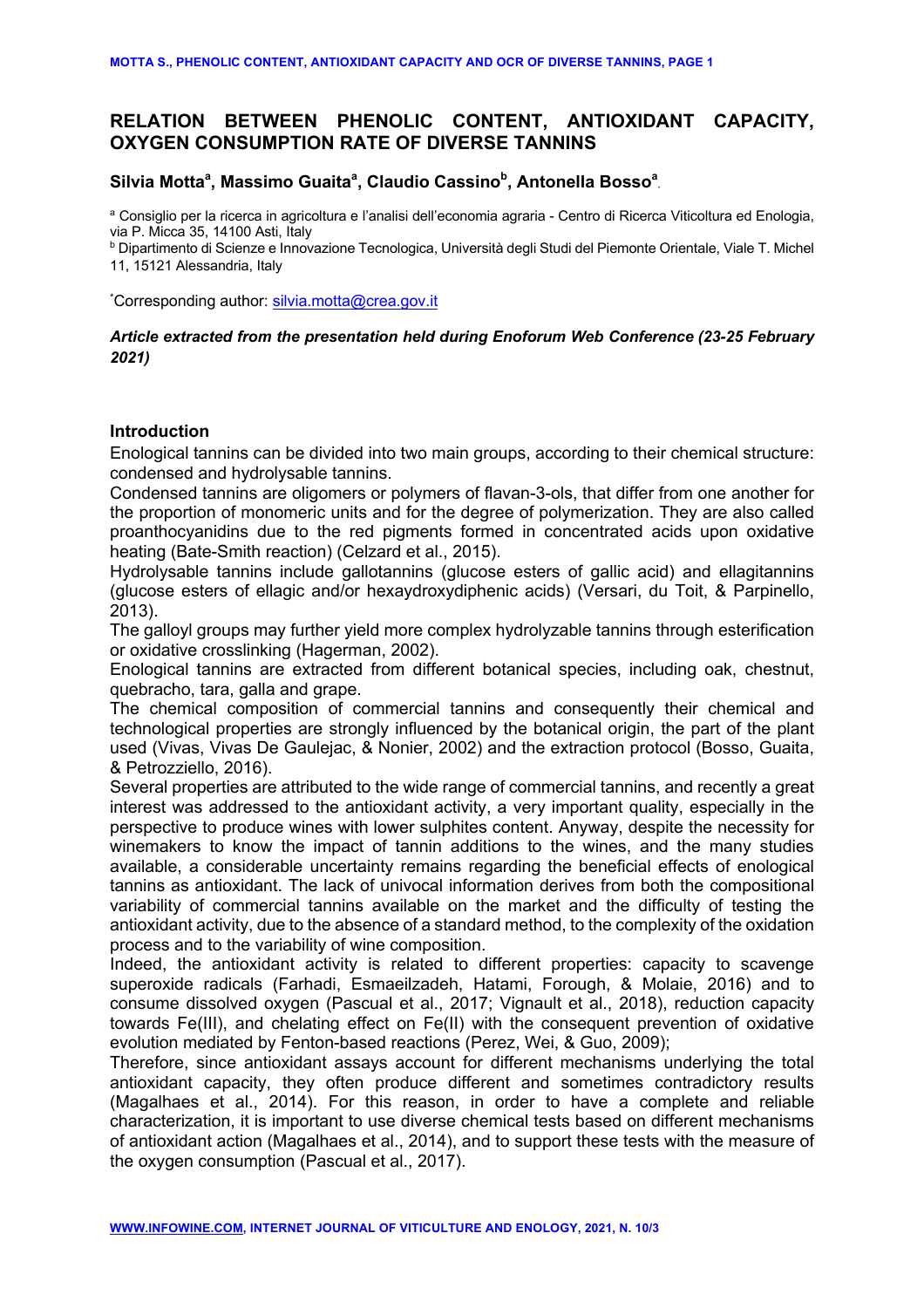## **Aim of the work**

In this work, seven tannins with different botanical origin were characterized for the polyphenolic content and antioxidant capacity with a multitechnique approach, aimed at investigating the correlations between the different parameters studied and to find out the parameters most related the oxygen consumption kinetic.

## **Materials and methods**

The study was carried out with the following seven tannins:

- E1A: ellagitannin from not toasted American oak
- E2F: ellagitannin from not toasted French oak
- GT: gallic tannin from tara
- Lb: tannin from lemon balm wood (non-enological);
- C1Sd: condensed tannin extracted from grape seeds
- C2Sk: condensed tannin extracted from grape skins
- C3Sd: condensed tannin obtained in our laboratory at CREA from Grignolino grape seeds

The polyphenols and tannins content were determined with spectrophotometric methods: total polyphenols by Folin Ciocalteu (GAE%), total polyphenols index (TPI%), total proanthocyanidin index (PC%) (Di Stefano et al., 1989); HPLC (phloroglucinolysis) for the condensed tannins content (CT%) and their mDP, and the percentage of monomeric units (Guaita et al., 2017), and gravimetric analysis (OIV method%) according to OIV Resolution 574-217.

The antioxidant capacity was investigated in terms of free radical scavenging activity (DPPH%) (Carmona Jimenez et al., 2014), ferric ion reducing antioxidant power (FRAP) (Benzie and Strain, 1999) and redox properties with linear sweep voltammetry (LSV<sub>1200mV</sub>, LSV<sub>600mV</sub> and R600%) (Kilmartin et al., 2001; Sanchez-Arribaz et al., 2012). According to literature, the area up to 1200 mV serves for total polyphenols determination, while the area up to 600 mV measures the easily oxidizable polyphenols, which contain galloyl and/or catechol moieties (Sanchez Arribas et al., 2012).

For the oxygen consumption test a model solution (12% v/v EtOH; pH 3,5) containing transition metals (5 mg/L Fe<sup>2+</sup>, 0,15 mg/L Cu<sup>2+</sup>) was used in order to better simulate the oxidation process occurring in wine.

The model solution was oxygenated at saturation, then the seven tannins at three different doses (250, 500, 1000 mg/L) and 40 mg/L of  $SO<sub>2</sub>$  were added at bottling. A thesis was also prepared without tannins (Control). The bottles were then crown capped and stored at 20°C. The oxygen was measured over time using a luminescence based technology (NomaSenseTM O2 Trace - PreSens GmbH, Regensburg, Germany).

The addition of  $SO<sub>2</sub>$  to the model wine solution was aimed at accelerating the oxygen consumption rate and at shortening the duration of the test. Indeed,  $SO<sub>2</sub>$  reacts with quinones (the oxidized form of polyphenols) reducing them back to the corresponding phenolic forms or generating addition compounds (Michael-type 1,4 addition) that yield sulfonic acid, causing an acceleration in the oxygen consumption rate (Danilewicz et al., 2008).

# **Results**

Fig. 1 shows the oxygen consumption kinetics of the Control and the seven tannins at three doses during 3 weeks, that was the time employed by the fastest oxygen consumer tannin to consume all the dissolved oxygen. E2F was distinguished from the other tannins for the highest oxygen consumption rate, while the lowest rate, among the enological tannins, was observed for the gallotannin GT, in agreement with literature. Three weeks after bottling, E2F was the only trial with an oxygen content lower than 1 mg/L for both the medium (0.50 g/L) and the highest (1 g/L) doses; in the latter case the dissolved oxygen content was close to zero, while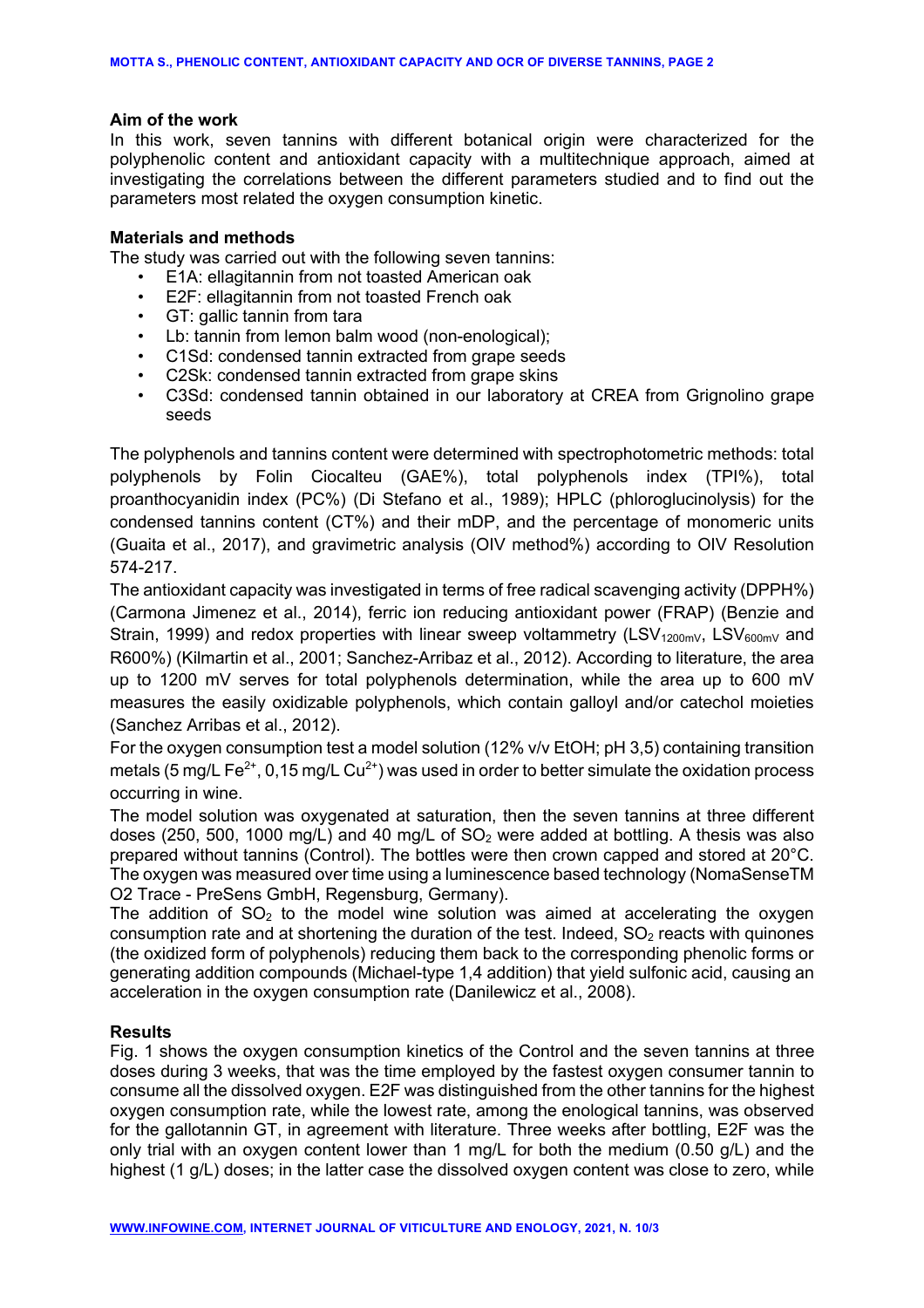for the lowest dose (0.25 g/L) the oxygen content was 1.2 mg/L. As regards GT, three weeks after bottling the dissolved oxygen content was respectively 1.8 mg/L for the highest dose, 2.5 mg/L for the medium dose, and higher than 3.0 mg/L for the lowest dose. Regarding the tannins with an intermediate behavior, C1Sd and C2Sk were faster oxygen consumers than the other two, with similar consumption rates, superimposable to E2F for the 1 g/L dose.

The oxygen consumption trend was described for all trials (all tested tannins at three doses and Control) over 21 days by a quadratic equation and, only for the first five days, by a linear equation. Three indexes were calculated to determine the oxygen consumption rate for each dose: OCR21 for 21 days, OCR5 for the first 5 days and OCRd as the mean daily oxygen consumption rate.

In general, the oxygen consumption rate increased with the increase of the tannin dose, according to literature (Danilewicz et al., 2008). In particular, the influence of the tannin dose on the oxygen consumption rate varied with the tannin botanical origin: significant interactions were observed between kind and dose of tannins. A similar increase in the oxygen consumption rate was observed for all tannins when increasing the dose from 0.25 to 0.50 g/L; conversely, a lower increase was observed from 0.50 g/L to 1 g/L, only for some tannins, while no differences were noticed for the two ellagitannins E2F and E1A (Fig. 2).



*Figure 1: Oxygen consumption trend of control and tannins at three doses in an oxygen-saturated model wine solution and interactions between tannin type and dose on the oxygen consumption rate*

Table 1 shows the correlation between all the indexes calculated to express the oxygen consumption rate during 21 and 5 days (Table 1a), and the correlation between all the studied parameters used to determine the polyphenols and tannins content, the antioxidant activity and the oxygen consumption rate (Table 1b).

All the oxygen indexes, calculated for each dose, were highly correlated to each other: the trend observed in the first five days reveals what happens in a longer period of 21 days.

This result suggests the possibility to shorten the oxygen consumption test at 5 days.

Regarding all the studied parameters, significant correlations were observed between the polyphenolic content (GAE%, TPI% and OIV method%) and the antiradical power (DPPH%), between the oxygen consumption rate (OCRd\_0.25, OCRd\_0. 5 OCRd\_1) and the redox properties (LSV<sub>1200mV</sub>), between the ferric reducing capacity (FRAP) and the redox properties.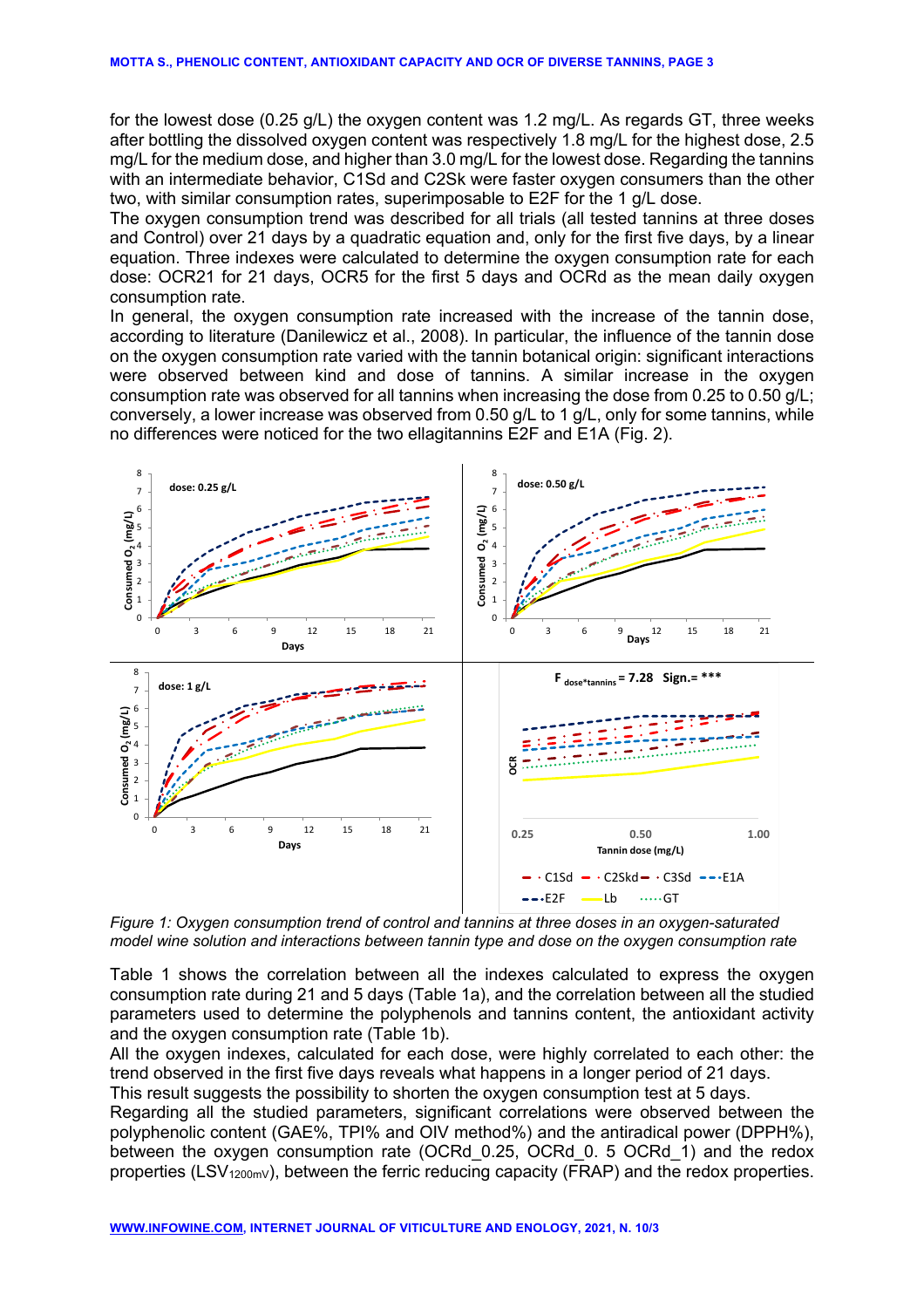Furthermore, good correlations were observed between the FRAP data and the oxygen consumption rate, possibly due to the fact that both tests are based on the polyphenolic oxidation process by Fe(III).

|                     | <b>OCRd 0.25</b> |                      | OCR21 0.25 | OCR5 0.25          | OCRd 0.5     |                | OCR21 0.5    | <b>OCR5 0.5</b>          | OCRd 1           | OCR21 1     |
|---------------------|------------------|----------------------|------------|--------------------|--------------|----------------|--------------|--------------------------|------------------|-------------|
| OCRd_0.25           | 1                |                      |            |                    |              |                |              |                          |                  |             |
| OCR21_0.25          | $0.96**$         |                      | 1          |                    |              |                |              |                          |                  |             |
| OCR5_0.25           | $0.91**$         |                      | $0.93$ **  | $\mathbf{1}$       |              |                |              |                          |                  |             |
| <b>OCRd_0.5</b>     | $0.98**$         |                      | $0.99**$   | $0.92**$           | 1            |                |              |                          |                  |             |
| OCR21_0.5           | $0.94$ **        |                      | $1.00**$   | $0.91**$           | $0.98**$     |                | $\mathbf{1}$ |                          |                  |             |
| <b>OCR5_0.5</b>     | $0.89**$         |                      | $0.94$ **  | $1.0**$            | $0.92**$     |                | $0.92**$     | 1                        |                  |             |
| OCRd_1              | $0.93**$         |                      | $0.9**$    | $0.76*$            | $0.93$ **    |                | $0.89**$     | 0.74                     | 1                |             |
| OCR21_1             | $0.92**$         |                      | $0.91**$   | 0.74               | $0.94$ **    |                | $0.93$ **    | 0.74                     | $0.94$ **        | $\mathbf 1$ |
| $OCR5_1$            | $0.93**$         |                      | $0.95$ **  | $0.95$ **          | $0.95**$     |                | $0.94$ **    | $0.96$ **                | $0.84*$          | $0.85*$     |
|                     | GAE %            | TPI %                |            | OIV method % DPPH% | <b>FRAP</b>  | $LSV_{1200mV}$ |              | $LSV_{600 \, \text{mV}}$ | <b>OCRd_0.25</b> | OCRd_0.5    |
| GAE %               | 1                |                      |            |                    |              |                |              |                          |                  |             |
| TPI %               | $0.88***^{(1)}$  | $\mathbf{1}$         |            |                    |              |                |              |                          |                  |             |
| OIV method% 0.95 ** |                  | $0.8 *$              | 1          |                    |              |                |              |                          |                  |             |
| DPPH%               |                  | $0.89$ ** $0.921$ ** | $0.9**$    | $\mathbf{1}$       |              |                |              |                          |                  |             |
| <b>FRAP</b>         | 0.7              | 0.33                 | $0.78*$    | 0.44               | $\mathbf{1}$ |                |              |                          |                  |             |
| $LSV_{1200mV}$      | 0.44             | 0.24                 | 0.63       | 0.33               | $0.78*$      | 1              |              |                          |                  |             |
| $LSV6_{00\,mV}$     | 0.38             | $-0.01$              | 0.44       | 0.26               | 0.55         | 0.2            |              | 1                        |                  |             |
| <b>OCRd_0.25</b>    | 0.30             | 0.21                 | 0.49       | 0.29               | 0.6          | $0.84*$        |              | 0.01                     | 1                |             |
| OCRd 0.5            | 0.41             | 0.28                 | 0.55       | 0.33               | 0.67         | $0.81*$        |              | 0.04                     | $0.98**$         | 1           |
| OCRd_1              | 0.56             | 0.50                 | 0.73       | 0,61               | 0.63         | $0.78*$        |              | 0.13                     | $0.93***$        | $0.93$ **   |

*Table 1: Pearson correlation matrix of the variables that describe the oxygen consumption kinetics, the polyphenolic composition and the antioxidant activity of tannins.*

*(1)\*, \*\* represent significance at p ≤ 0.05 and 0.01 respectively.*

The Factor Analysis calculated with GAE%, TPI%, OIV method, PC%, CT%, DPPH%, FRAP,  $LSV_{600mV}$ ,  $LSV_{1200mV}$ , R600%, OCR21 0.25 and OCRd 0.25 identified three causes of variability between tannins (3 Factors) and the analytical parameters describing them. Figure 2 shows the loadings and scores plots in the space described by the 1st and 2nd Factors and by the 1st and 3rd Factors. The First Factor explains for the 34.02% of the total data variability and it is related to the richness in polyphenols (OIV method, GAE%, TPI%) and to the antiradical capacity (DPPH%). The Second Factor explains the 27.4% of the total data variability, it is related to the tannin typology and distinguishes condensed from hydrolysable tannins. The second Factor is positively correlated with the condensed tannins content (PC% and CT%), while it is negatively correlated with the LSV results that express the content of easily oxidizable molecules (LSV $_{600mV}$  and R600%), more abundant in hydrolyzable tannins. The Third Factor explains the 30% of the total data variability and it is related to the oxygen consumption kinetic. The third Factor is positively associated to the oxygen consumption kinetic indexes (OCRd 0.25 and b 0.25), and to  $LSV_{1200mV}$  and FRAP. The oxygen consumption rate was therefore associated to the capacity of polyphenols to reduce Fe(III) to Fe(II) (FRAP index) and to the total content of electroactive molecules (LSV<sub>1200mV</sub>).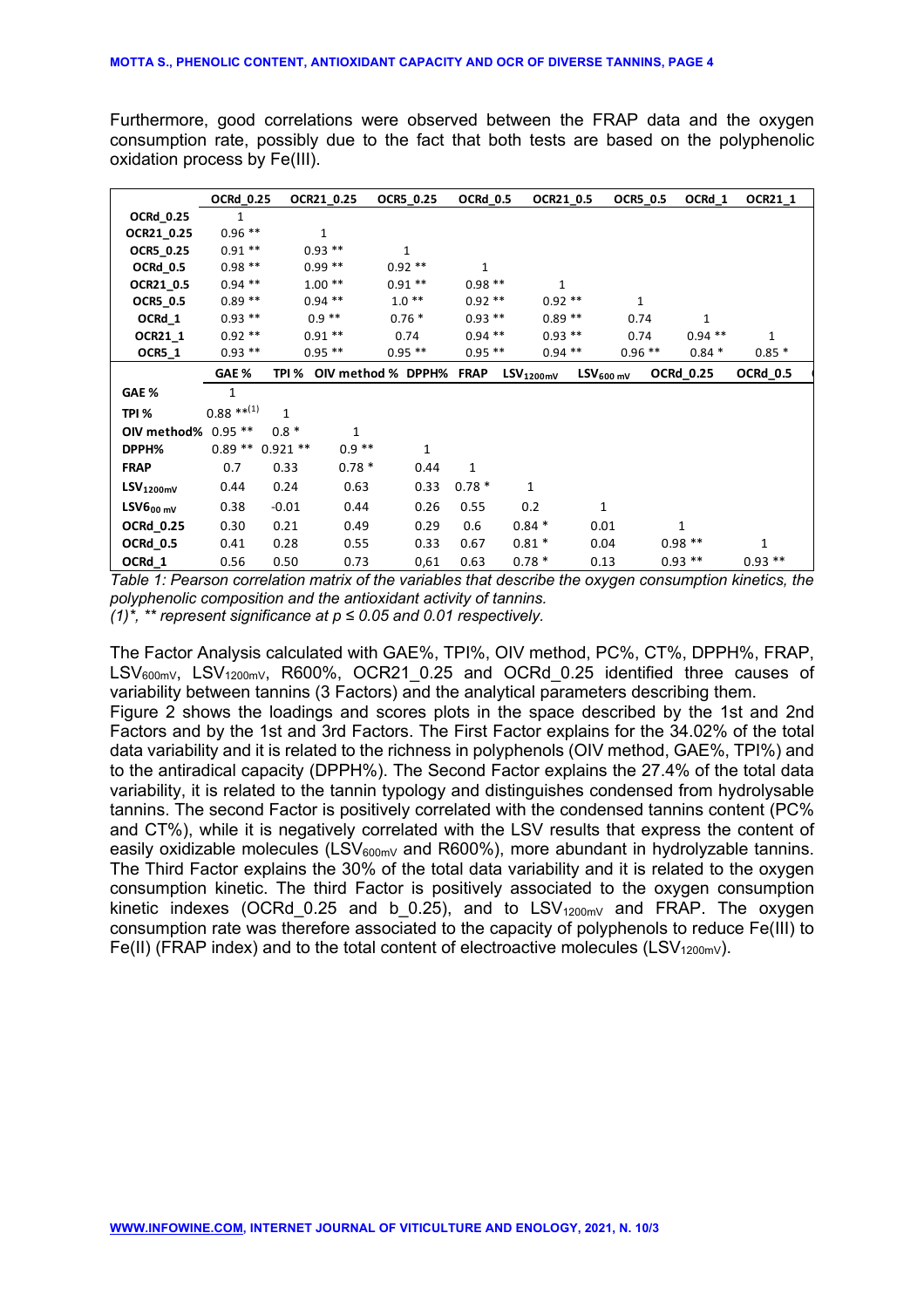

*Figure 2: Representation of the loadings (variables) and the scores (tannins) in the planes respectively defined by the 1st (F1) and 2nd (F2) Factor and the 1st (F1) and 3rd (F3) Factor.*

#### **Conclusions and future perspectives**

In general, these data confirm that different antioxidant tests produce different results (Magalhaes et al., 2014), not always correlated with the OCR (Pascual et al., 2017). According to literature (Magalhaes et al., 2014; Ricci et al., 2016), a significant correlation was observed between the polyphenols content (GAE%, TPI%, OIV method %) and the antioxidant capacity determined by DPPH assay, possibly due to the fact that these four assays measure the total number of phenol groups in the sample, rather than their reactivity. The parameter most correlated to the oxygen consumption kinetic was  $LSV_{1200mV}$ , proposed by Kilmartin et al. (2001) to determine the content of total oxidizable polyphenols in wine. This evidence suggests the possibility to use this index as a rapid test for measuring the oxygen consumption capacity. Conversely, no significant correlation was observed between OCR and Folin-Ciocalteu index (GAE%), probably because the oxygen consumption rate is influenced by the content of polyphenols susceptible to oxidation, while GAE% is not specific for this kind of compounds, since it oxidizes and quantifies also phenolic groups that are not oxidizable in air (Danilewicz, 2015).

Furthermore, some information can be obtained on the antioxidant property of the studied tannins: ellagitannins (oak) are excellent oxygen consumers with high ferric reducing capacity, gallotannins (tara) have slight capacity to consume oxygen but high antiradical power and good ferric reducing capacity, condensed tannins (grapes) are good oxygen consumer with high antiradical power.

The future perspective is to extend this study to a wider range of tannins, considering simultaneously the antioxidant capacity of the tested tannins in wine.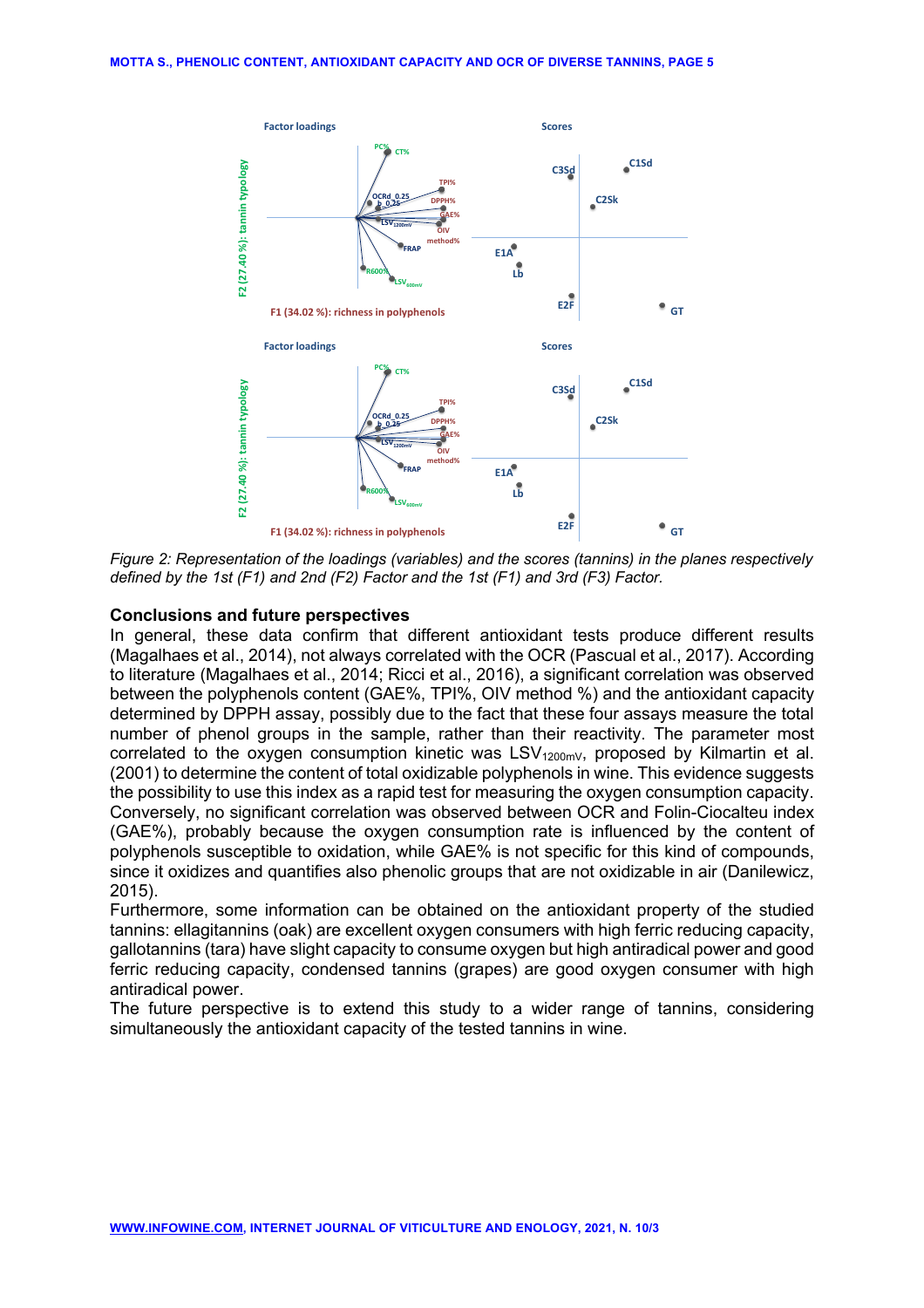#### **References**

Benzie, J. F., & Strain, J. (1999). Ferric reducing/antioxidant power assay: Direct measure of total antioxidant activity of biological fluids and modified version for simultaneous measurement of total antioxidant power and ascorbic acid concentration. *Methods in Enzymology, 299*, 15–27

Bosso, A., Guaita, M., & Petrozziello, M. (2016). Influence of solvents on the composition of condensed tannins in grape pomace seed extracts. *Food Chemistry, 207*, 162–169

Carmona-Jimenez, Y., Garcia-Moreno, M. V., Igartuburu, J. M., & Garcia Barroso, C.(2014). Simplification of the DPPH assay for estimating the antioxidant activity ofwine and wine by-products. *Food Chemistry, 165*, 198–204

Celzard, A., Szczurek, A., Jana, P., Fierro, V., Basso, M. C., Bourbigot, S., ... Pizzi, A.(2015). Latest progresses in the preparation of tannin-based cellular solids. *Journal of Cellular Plastics, 51*, 89–102

Danilewicz, J. C. (2015). Folin-Ciocalteau, FRAP, and DPPH. assays for measuring polyphenol concentration in white wines. *American Journal of Enology and Viticulture, 66:4*, 463–471

Danilewicz, J. C., Seccombe, J. T., & Whelan, J. (2008). Mechanism of interaction of polyphenols, oxygen, and sulfur dioxide in model wine and wine. *American Journal of Enology and Viticulture, 59: 2*, 128–136

Di Stefano, R., Cravero, M. C., & Gentilini, N. (1989). Metodi per lo studio dei polifenoli nei vini. *Enotecnico, 25*, 83–89

Farhadi, K., Esmaeilzadeh, F., Hatami, M., Forough, M., & Molaie, R. (2016).Determination of phenolic compounds content and antioxidant activity in skin, pulp,seed, cane and leaf of five native grape cultivars in West Azerbaijan province Iran.*Food Chemistry, 199*, 847–855

Guaita, M., Petrozziello, M., Panero, L., Tsolakis, Christos, Motta, S., & Bosso, A. (2017) Influence of early seeds removal on the physicochemical, polyphenolic, aromatic and sensory characteristics of red wines from Gaglioppo cv. *European Food Research and Technology, 243*, 1311– 1322. https://doi.org/10.1007/s00217-017-2842-1

Hagerman. (2002). The tannin hand book. Available from http:/chemistry.muohio.edu/hagerman

Kilmartin, P. A., Zou, H., & Waterhouse, A. L. (2001). A cyclic voltammetry method suitable for characterizing antioxidant properties of wine and wine phenolics. *Journal of Agricultural and Food Chemistry, 49*, 1957–1965

Magalhaes, L. M., Ramos, I. I., Reis, S., & Segundo, M. A. (2014). Antioxidant profile of commercial oenological tannins determined by multiple chemical assays. *Australian Journal of Grape and Wine Research, 20*, 72–79

OIV, International Oenological Codex – Oenological tannins - E-COEI-1-TANINS. (2019) Annex 3 method for the estimation of total polyphenols content. Available from http://www.oiv.int/public/medias/6550/codex-2019-en.pdf

Pascual, O., Vignault, A., Gombau, J., Navarro, M., Gomez-Alonso, S., Garcia-Romero, E.,... Zamora, F. (2017). Oxygen consumption rates by different oenological tannins in a model wine solution. *Food Chemistry, 234*, 26–32

Perez, C. A., Wei, Y. B., & Guo, M. L. (2009). Iron-binding and anti-Fenton properties of baicalein and baicalin. *Journal of Inorganic Biochemistry, 103*, 326–332

Sanchez Arribas, A., Martinez Fernandez, M., & Chicharro, M. (2012). The role of electroanalytical techniques in analysis of polyphenols in wine. *Trends in Analytical Chemistry, 34*, 78–96